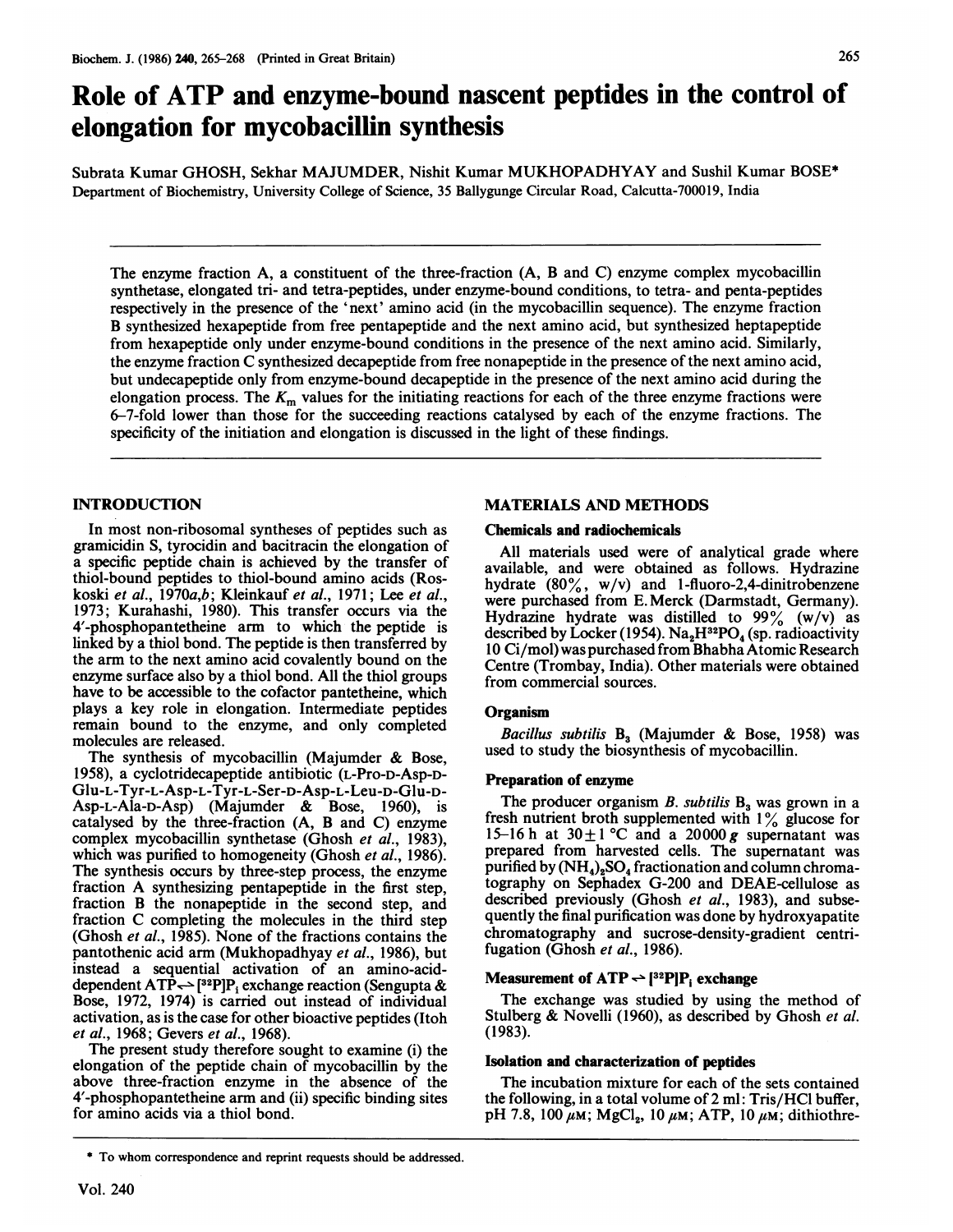#### Table 1. Role of substrate-bound enzyme fraction in peptide-chain elongation

The incubation mixture for each of the sets contained the following, in a total volume of 2 ml: Tris/HCl buffer, pH 7.8, 100  $\mu$ M; MgCl<sub>2</sub>, 10  $\mu$ M; ATP, 10  $\mu$ M; dithiothreitol, 10  $\mu$ M; amino acid (according to the plan of the experiment), 10  $\mu$ M; enzyme, 200  $\mu$ g; and peptide (free or enzyme-bound). The mixture was incubated for 20 min and the peptide was isolated by the method described in the Materials and methods section. Myobacillin is cyclo-(L-Pro-D-Asp-D-Glu-L-Tyr-L-Asp-L-Tyr-L-Ser-D-Asp-L-Leu-D-Glu-D-Asp-L-Ala-D-Asp).

|                            |                                                                                                   | $R_F$ value of peptide                     |                                                            |                          |                                            |                                            |
|----------------------------|---------------------------------------------------------------------------------------------------|--------------------------------------------|------------------------------------------------------------|--------------------------|--------------------------------------------|--------------------------------------------|
| Enzyme<br>fraction<br>used | Peptides used                                                                                     | Amino<br>acid added<br>next in<br>sequence | Butan-1-<br>ol/acetic<br>acid/water<br>(4:1:1,<br>by vol.) | Ethanol<br>$(70\%, v/v)$ | $\mathcal{C}$<br>Terminal<br>amino<br>acid | Amino acid<br>composition                  |
| $\mathbf{A}$               | Pro(Asp <sub>1</sub> )Glu                                                                         | L-Tyr                                      |                                                            |                          |                                            |                                            |
|                            | Pro(Asp.)Glu bound to the<br>enzyme surface                                                       | L-Tyr                                      | 0.59                                                       | 0.75                     | Tyr                                        | $Pro1, Asp1, Glu1, Tyr1$                   |
|                            | Pro(Asp <sub>1</sub> ,Glu <sub>1</sub> )Tyr                                                       | L-Asp                                      |                                                            |                          |                                            |                                            |
|                            | $Pro(Asp_1, Glu_1)$ Tyr bound to the<br>enzyme surface                                            | L-Asp                                      | 0.61                                                       | 0.72                     | Asp                                        | $Pro1, Asp2, Glu1, Tyr1$                   |
| B                          | $Pro(Asp1, Glu1, Tyr1)Asp$                                                                        | L-Tyr                                      | 0.57                                                       | 0.80                     | Tyr                                        | $Pro1, Asp2, Glu1, Tyr2$                   |
|                            | Pro(Asp <sub>2</sub> , Glu <sub>1</sub> , Tyr <sub>1</sub> )Tyr                                   | L-Ser                                      |                                                            |                          |                                            |                                            |
|                            | $Pro(Asp2, Glu1, Tyr1)$ Tyr bound to the<br>enzyme surface                                        | L-Ser                                      | 0.55                                                       | 0.81                     | Ser                                        | $Pro_1, Asp_2, Blu_1, Tyr_2, Ser_1$        |
| $\mathbf C$                | $Pro(Asp_3, Glu_1, Tyr_2, Ser_1)$ Leu                                                             | <b>D-Glu</b>                               | 0.50                                                       | 0.76                     | Glu                                        | $Pro_1, Asp_3, Glu_2, Tyr_2, Ser_1, Leu_1$ |
|                            | Pro(Asp <sub>a</sub> ,Glu <sub>1</sub> ,Tyr <sub>2</sub> ,Ser <sub>1</sub> ,Leu <sub>1</sub> )Glu | D-Asp                                      |                                                            |                          |                                            |                                            |
|                            | $Pro(Asp_3, Glu_1, Tyr_2, Ser_1, Leu_1) Glu$<br>bound to enzyme surface                           | D-Asp                                      | 0.41                                                       | 0.82                     | Asp                                        | $Pro1, Asp4, Glu2, Tyr2, Ser1, Leu1$       |

itol, 10  $\mu$ M; mycobacillin amino acids, 10  $\mu$ M each [the number of amino acids added corresponded to the peptide required (tri-, penta-, nona- etc.)]; enzyme, 200  $\mu$ g. This mixture was incubated for 20 min, and the peptides from the incubation mixture were isolated as described previously (Sengupta & Bose, 1972). Each of the new peptides so isolated was then analysed to determine its amino acid composition and C-terminal and N-terminal amino acids by the methods of Akabori et al. (1956) and Sanger (1945), as described by Sengupta & Bose (1972).

## Preparation of nascent peptide chains bound to the enzyme fractions

The incubation mixture for the preparation of nascent peptides was same as that described above, but the method of preparation of enzyme-bound nascent peptides was different. After 20 min the incubation mixture was immediately chilled on ice and diluted with buffer B (10 mM-Tris/HCl buffer, pH 7.8, containing 0.25 mM-EDTA, 10 mm- $MgCl<sub>2</sub>$  and 1 mm-dithiothreitol) and then the mixture was poured into a Millipore filter (0.45  $\mu$ m pore size). After rapid washing with an excess volume of cold buffer B, the filter paper containing adsorbed enzyme-bound nascent peptide was used for the extension of the peptide chain after reincubation with the next amino acid(s) in the mycobacillin sequence.

#### Determination of protein concentration

The protein concentration was measured by the method of Lowry et al. (1951), with bovine serum albumin as the standard.

## RESULTS

## Elongation by the enzyme fraction A

Stepwise elongation of tri- and tetra-peptide was studied by incubating unbound peptide and enzyme fraction A or enzyme-bound peptides in the presence of the next amino acid in the sequence (Table 1). It appears from Table <sup>1</sup> that the enzyme-bound tripeptide  $\text{Pro}(\text{Asp}_1)\text{Glu}$  is elongated to tetrapeptide  $Pro(Asp_1, Glu_1)$ Tyr in presence of the next amino acid, L-tyrosine (as confirmed by the determination of amino acid composition and C-terminal amino acid), whereas the tripeptide when free and not bound to the enzyme surface was not utilized by the enzyme fraction A for the synthesis of tetrapeptide. In the same way the enzymebound tetrapeptide is converted into the pentapeptide  $Pro(Asp_1, Glu_1, Tyr_1)$ Asp in the presence of the next amino acid, L-aspartic acid, as confirmed by amino acid composition and C-terminal amino acid of the peptide, whereas free tetrapeptide is not converted into pentapeptide under identical conditions.

## Elongation by the enzyme fraction B

The stepwise elongation process for the synthesis of longer peptides (hexa and hepta) from one-amino-acidshorter ones (penta and hexa) was studied by incubating the unbound shorter peptides and enzyme fraction B or the enzyme-fraction-bound shorter peptides in the presence of the next amino acid in the sequence. It appears from Table <sup>1</sup> that the free pentapeptide  $Pro(Asp_1, Glu_1, Tyr_1) Asp in the presence of the next amino$ acid, L-tyrosine, is converted into the hexapeptide  $Pro(Asp<sub>2</sub>,Glu<sub>1</sub>, Tyr<sub>1</sub>)Tyr$  by the enzyme fraction B. The enzyme-bound hexapeptide is elongated to the heptapeptide  $Pro(Asp_2, Glu_1, Tyr_2)$ Ser in the presence of the next amino acid, L-serine, whereas free hexapeptide in the presence of the next amino acid is not converted into the heptapeptide.

## Elongation by the enzyme fraction C

An analogous experiment was carried out with the enzyme fraction C for stepwise elongation of nonapeptide to decapeptide in'the presence of the next amino acid,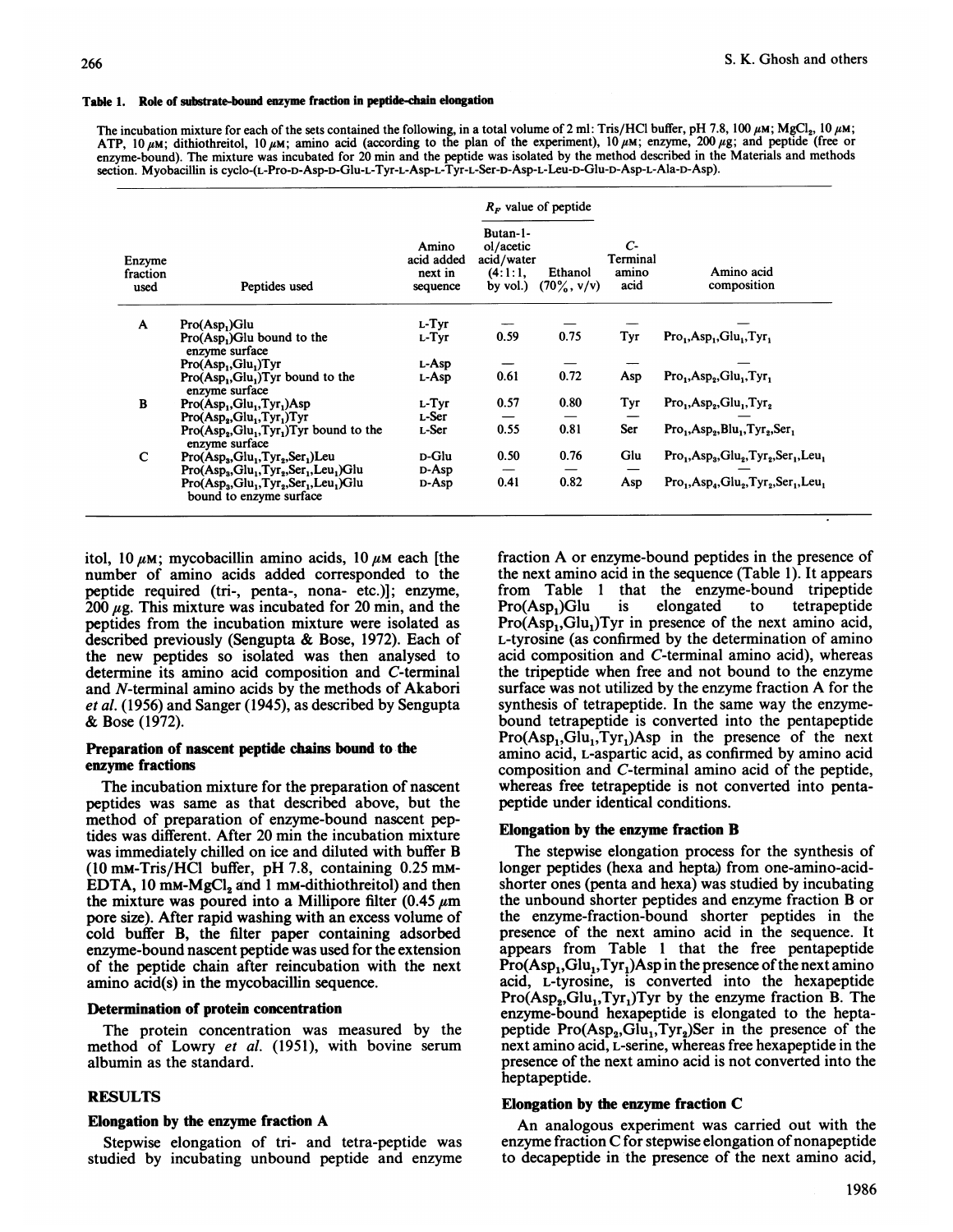D-glutamic acid, and for further elongation of decapeptide to undecapeptide in presence of the next amino acid, D-aspartic acid. The substrate peptides were added to the incubation system either in the free condition or under enzyme-bound conditions. It appears from Table 1 that free nonapeptide  $Pro(Asp_2, Glu_1, Tyr_2, Ser_1)$ -Leu in the presence of the next amino acid is converted into decapeptide  $Pro(Asp_2, Glu_1, Iyr_2, Ser_1, Leu_1)$ -Glu by the enzyme fraction C. The enzyme-bound decapeptide is elongated to the undecapeptide  $Pro(Asp_3, Glu_2, Tyr_2, Ser_1, Leu_1) Asp in the presence of the$ next amino acid, D-aspartic acid, whereas free decapeptide is not converted into undecapeptide in the presence of the next amino acid.

## $K<sub>m</sub>$  values of the enzyme fractions, A, B and C for the respective initiating and succeeding substrates

It appears from Table 2 that the  $K<sub>m</sub>$  values of the enzyme fraction A for the initiating substrate L-proline was 0.084 mm, whereas those for succeeding amino acids during the elongation process up to the formation of pentapeptide were about 5-6 times higher than that for L-proline. The same trend was observed for fractions B and C. The  $K<sub>m</sub>$  values for the initiating substrates pentapeptide and nonapeptide for the enzyme fraction B and C respectively were usually 7-8 times lower than those for the succeeding substrates in the case of both fractions B and C.

# DISCUSSION

We here report <sup>a</sup> continuation of our previous work on the functional characterization of constituent enzymes of the three-fraction enzyme mycobacillin synthetase, which showed that fraction A formed the first initiating complex with L-proline in the presence of ATP, that fraction B formed the second initiation complex with pentapeptide in the presence of ATP and that fraction C formed the third or last initiation complex with nonapeptide in the presence of ATP (Ghosh et al., 1985). The present work reports elongation studies demonstrating that fraction A converted tripeptide in the presence of ATP and the next amino acid in the sequence into tetrapeptide and, again, converted tetrapeptide into pentapeptide (also in the presence of ATP and the next amino acid in the sequence), thus lengthening the chain by one amino acid in the presence of ATP for the two successive steps. This may be taken to mean that the formation of tripeptide in situ on the surface of the enzyme fraction  $\overline{A}$ , followed by ATP binding, might have altered its recognition capability in such a way as to accommodate the specific binding of the next amino acid, L-tyrosine, in the sequence for tetrapeptide synthesis. The synthesis of pentapeptide follows exactly the same mechanism as in the case of tetrapeptide. Interestingly, no such specific binding sites pre-existed (before nascent peptide formation followed by ATP binding) on the surface of the native enzyme. However, in the case of gramicidin S and tyrocidin synthesis, a specific aminoacid-binding site pre-existed on the enzyme in the presence of ATP but in the absence of nascent peptide (Kurahashi, 1980; Frøyshov et al., 1978; Kleinkauf & Koischwitz, 1980).

That elongation more or less followed the same pattern in the case of enzyme fractions B and C was

#### Table 2.  $K_m$  values of the enzyme fractions of mycobacillin synthetase for initiation and elongation reactions

The  $K<sub>m</sub>$  values of the enzyme fractions for initiation and elongation reactions were derived on the basis of  $ATP \leftarrow$  [32P]Pi exchange experiments from Lineweaver-Burk plots. For initiation the exchange was studied with the free enzyme fraction in the presence of various concentrations of initiating amino acid, proline or pentaor nona-peptides. For elongation the exchange was studied with the peptide-bound enzyme in the presence of various concentrations of the next amino acid in the sequence

| Enzyme            | Substrate              | $K_{\rm m}$ (mm) |  |
|-------------------|------------------------|------------------|--|
| <b>Fraction A</b> | L-Proline              | 0.084            |  |
|                   | D-Aspartic acid        | 0.43             |  |
|                   | <b>D-Glutamic acid</b> | 0.51             |  |
|                   | L-Tyrosine             | 0.39             |  |
|                   | D-Aspartic acid        | 0.36             |  |
| <b>Fraction B</b> | Pentapeptide           | 0.026            |  |
|                   | L-Tyrosine             | 0.14             |  |
|                   | L-Serine               | 0.23             |  |
|                   | D-Aspartic acid        | 0.091            |  |
|                   | L-Leucine              | 0.18             |  |
| Fraction C        | Nonapeptide            | 0.018            |  |
|                   | p-Glutamic acid        | 0.13             |  |
|                   | D-Aspartic acid        | 0.095            |  |
|                   | L-Alanine              | 0.17             |  |
|                   | D-Aspartic acid        | 0.098            |  |

revealed by the formation of a one-amino-acid-higher homologue of a peptide from a lower one (bound as the nascent peptide) by the enzyme fraction B or C in the presence of ATP and the next amino acid in the sequence. Thus ATP binding at each of the elongation steps brought about a continuous alteration of the peptide-bound enzyme complex, generating one after another active site for the specific binding of the next amino acid until the synthesis was complete. Obviously ATP has <sup>a</sup> two-fold- function in the synthesis: one to supply energy and the other to bring about the necessary change in the enzyme conformation. It is noteworthy that mycobacillin, a tridecapeptide, required, per mol of the antibiotic, 26 mol of ATP (Mukhopadhyay et al., 1986), whereas tyrocidin, a decapeptide, required only 10 (Roskoski et al., 1970a).

Again, each of the enzyme fractions of the complex has five reactive sites for binding: in the case of enzyme fraction A, five specific amino acids; in the case of enzyme fraction B, one specific pentapeptide and four specific amino acids; and in the case of enzyme fraction C, the specific nonapeptide and four specific amino acids. The  $K<sub>m</sub>$  values for the three enzyme fractions and for each of these five respective reactive sites were separately determined. We found that the  $K<sub>m</sub>$  values for the initiating reactions of each of three enzyme fractions were 6-7-fold lower than those for the four succeeding reactions catalysed by each of the enzyme fractions. This might be due to a long evolutionary process in the interest of the economy of synthesis of the antibiotic. Thus ATP binding at each step prepares the peptide-bound enzyme complex, by means of a conformational alteration, for its multi-site catalytic activities.